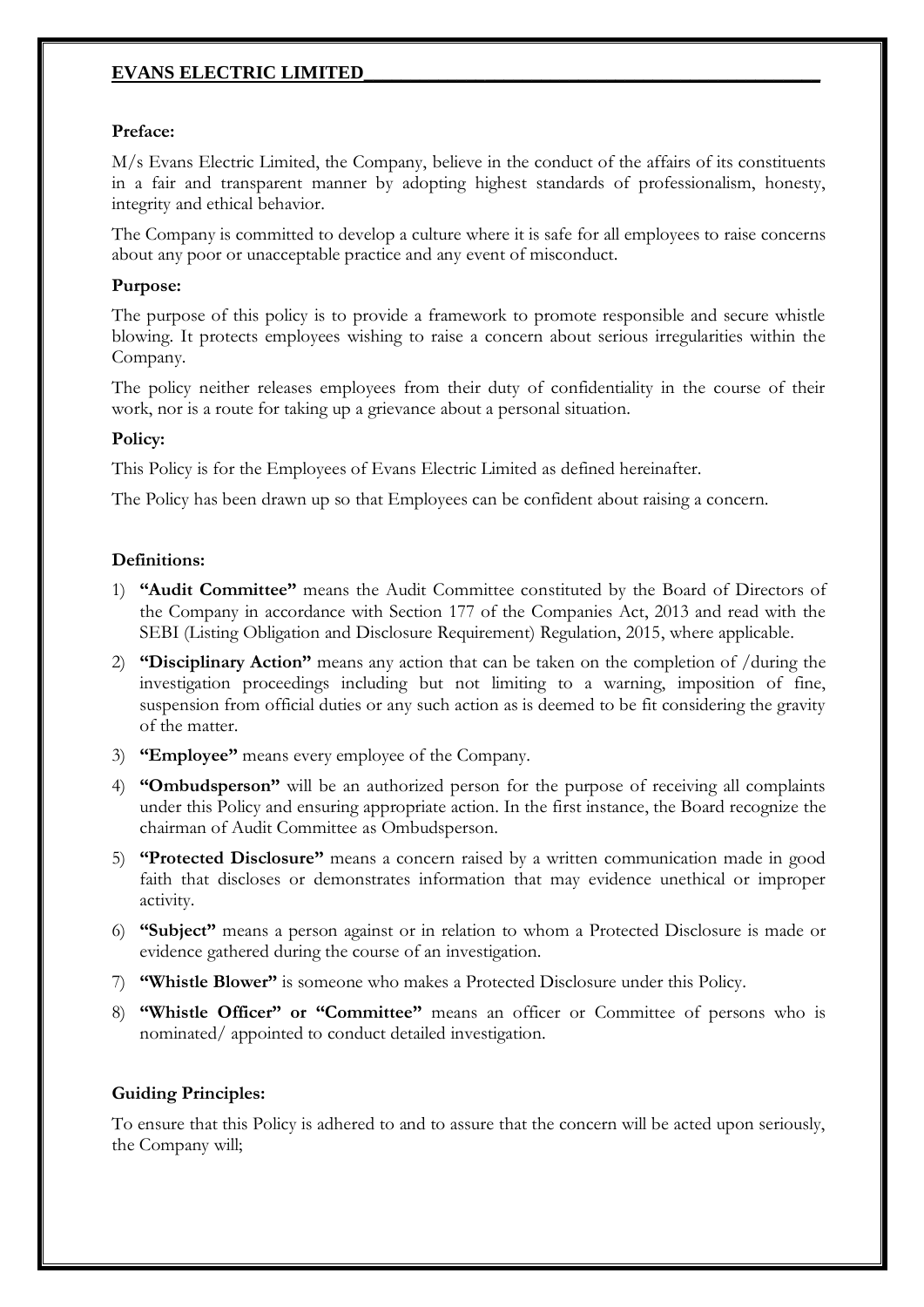- 1) Ensure that the Whistle Blower and/or the person processing the Protected Disclosure is not victimized for doing so;
- 2) Treat victimization as a serious matter including initiating disciplinary action on such  $person/(s);$
- 3) Ensure complete confidentiality.
- 4) Not attempt to conceal evidence of the Protected Disclosure;
- 5) Take disciplinary action, if any one destroys or conceals evidence of the Protected Disclosure made/to be made;
- 6) Provide an opportunity of being heard to the persons involved especially to the Subject;

# **Coverage of Policy:**

The Policy covers malpractices and events which have taken place/ suspected to take place involving:

- 1) Abuse of authority
- 2) Breach of contract
- 3) Negligence causing substantial and specific danger to public health and safety
- 4) Manipulation of company data/records
- 5) Financial irregularities, including fraud, or suspected fraud
- 6) Criminal offence
- 7) Pilferation of confidential/propriety information
- 8) Deliberate violation of law/regulation
- 9) Wastage/misappropriation of company funds/assets
- 10) Breach of employee Code of Conduct or Rules
- 11) Any other unethical, biased, favored, imprudent event

Policy should not be used in place of the Company grievance procedures or be a route for raising malicious or unfounded allegations against colleagues.

## **Disqualifications:**

- 1) While it will be ensured that genuine Whistle Blowers are accorded complete protection from any kind of unfair treatment as herein set out, any abuse of this protection will warrant disciplinary action.
- 2) Protection under this Policy would not mean protection from disciplinary action arising out of false or bogus allegations made by a Whistle Blower knowing it to be false or bogus or with a *mala fide* intention.
- 3) Whistle Blowers, who make any Protected Disclosures, which have been subsequently found to be *mala fide, frivolous or malicious*, shall be liable to be prosecuted as per existing policy of the Company.

## **Manner in which concern can be raised:**

- 1) Employees can make Protected Disclosure to Ombudsperson, as soon as possible but not later than 30 consecutive days after becoming aware of the same.
- 2) The Contact details of the Ombudsperson are as under: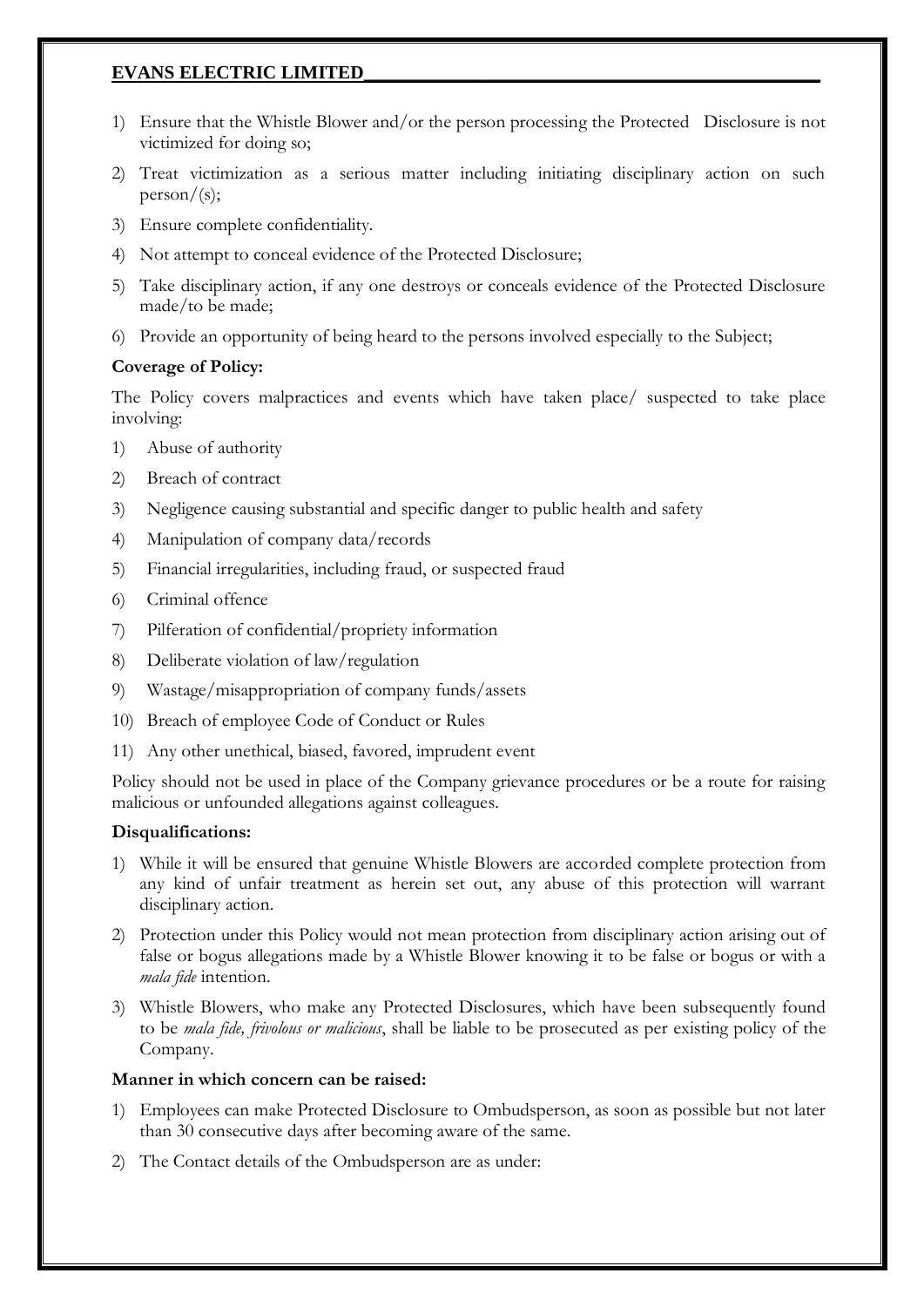The Chairman Audit Committee Evans Electric Limited

- 3) Whistle Blower must put his/her name to allegations. Concerns expressed anonymously WILL NOT BE investigated.
- 4) If initial enquiries by the Ombudsperson indicate that the concern has no basis, or it is not a matter to be investigation pursued under this Policy, it may be dismissed at this stage and the decision will be documented.
- 5) Where initial enquiries indicate that further investigation is necessary, this will be carried through either by the Ombudsperson alone, or by a Whistle Officer/Committee nominated by the Ombudsperson for this purpose. The investigation would be conducted in a fair manner, as a neutral fact-finding process and without presumption of guilt. A written report of the findings would be made.
- 6) Name of the Whistle Blower shall not be disclosed to the Whistle Officer/Committee.
- 7) The Ombudsperson/Whistle Officer/Committee shall:
	- a. Make a detailed written record of the Protected Disclosure. The record will include:
		- i. Facts of the matter
		- ii. Whether the same Protected Disclosure was raised previously by anyone, and if so, the outcome thereof;
		- iii. Whether any Protected Disclosure was raised previously against the same Subject;
		- iv. The financial/ otherwise loss which has been incurred / would have been incurred by the Company.
		- v. Findings of Ombudsperson/Whistle Officer/Committee;
		- vi. The recommendations of the Ombudsperson/Whistle Officer/Committee on disciplinary/other action/(s).
	- b. The Whistle Officer/Committee shall finalise and submit the report to the Ombudsperson within 45 days of being nominated /appointed.
- 8) On submission of report, the Whistle Officer /Committee shall discuss the matter with Ombudsperson who shall either:
	- a. In case the Protected Disclosure is proved, accept the findings of the Whistle Officer /Committee and take such Disciplinary Action as he may think fit and take preventive measures to avoid reoccurrence of the matter;
	- b. In case the Protected Disclosure is not proved, extinguish the matter;

#### **Protection:**

1) No unfair treatment will be meted out to a Whistle Blower by virtue of his/her having reported a Protected Disclosure under this Policy. The Company, as a policy, condemns any kind of discrimination, harassment, victimization or any other unfair employment practice being adopted against Whistle Blower. Complete protection will, therefore, be given to Whistle Blower against any unfair practice like retaliation, threat or intimidation of termination/suspension of service, disciplinary action, transfer, demotion, refusal of promotion, discrimination, any type of harassment, biased behavior or the like including any direct or indirect use of authority to obstruct the Whistle Blower's right to continue to perform